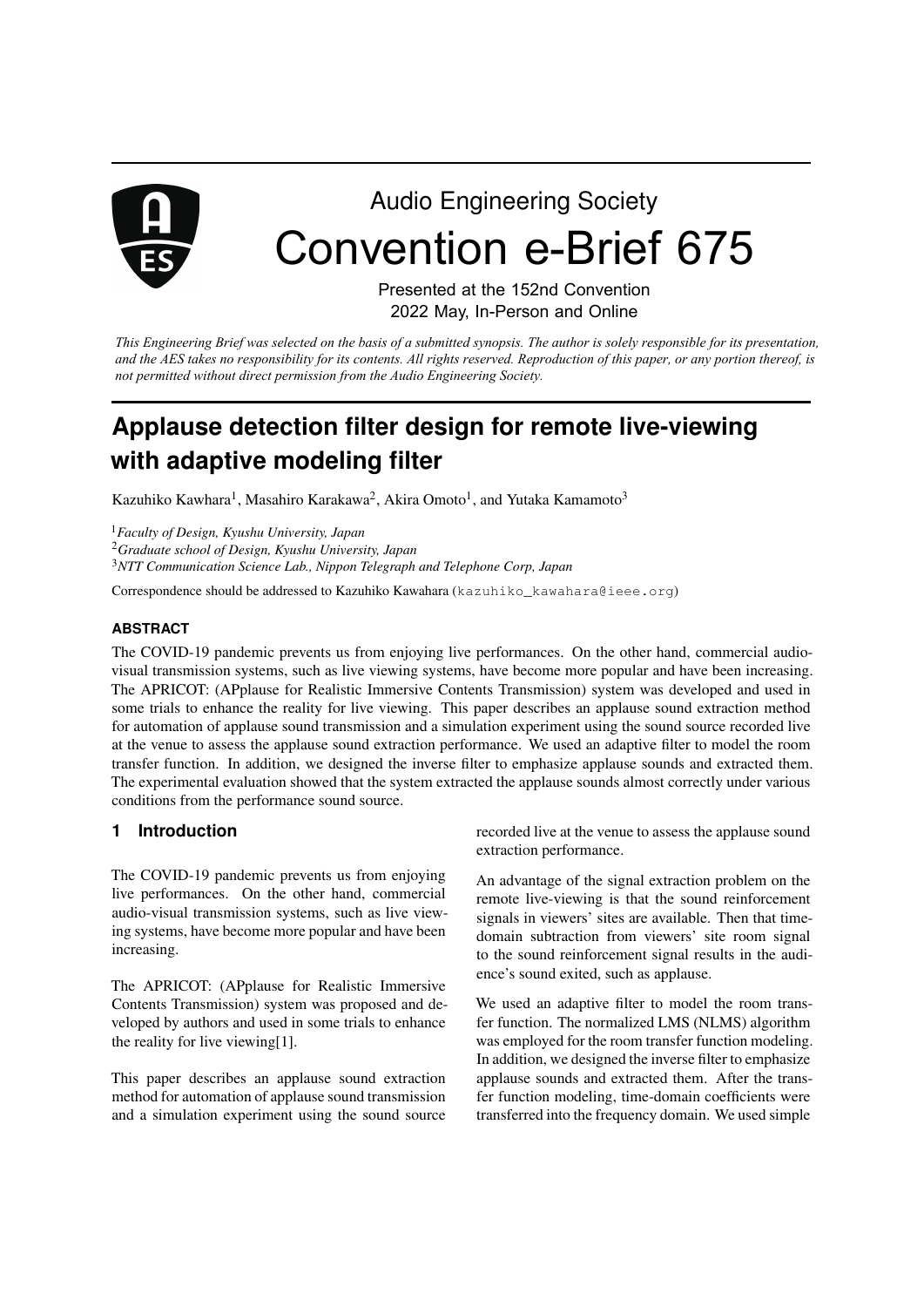inverse calculation in the frequency domain to design the inverse filter. And we designed the time domain inverse filter by taking the inverse Fourier transform of the frequency response of the inverse filter. The filter length was 65,536 taps with 44,100 Hz sampling frequency. The experimental evaluation showed that the system extracted the applause sounds almost correctly under various conditions from the performance sound source.

# **2 The APRICOT system**

In this paper, "applause" refers to the clapping of hands to express emotion and praise after the performance of a piece of music at a concert, etc., and "clapping hands" refers to the clapping of hands in time with the tempo of the music during the performance of a piece.

We call the system we are attempting to implement in this study a clap and hand-clap feedback system that feeds back the applause of the live-viewing venue (Receiver site) to the live venue (Performance site). The program that runs in the system is called a transmission program.

Instead of using the clapping sound at the venue for feedback, we are trying to encode meta-information (metadata) of the clapping sound at the venue, transmit the information to the live venue, and synthesize clapping sound at the live venue based on the transmitted information for feedback. The following block shows the process flow of the clapping and hand-clapping feedback system (APRICOT) to be implemented. Fig. 1 shows a diagram of this system.

The system first detects the state of clapping and handclapping at the viewing site and encodes the extracted states. The encoded information is transmitted to the live venue by a transmission program and decoded. The decoded information is used to synthesize clapping sounds at the live venue. The clapping is played back as clapping at the viewing venue. If hand clapping is transmitted and is also occurring at the live venue, it is synchronized with the hand-clapping occurring at the live venue.



Fig. 1: The concept and the block diagram of the APRICOT system

### **3 Applause sound extraction**

We need to extract the applause sound to know whether applause occurs in the viewing venue. According to previous studies[2], applause sounds are difficult to extract because they are pulse sounds, have a wide frequency bandwidth, and have low energy.

The sound reinforcement signal is available at the viewing venue in the APRICOT system. By recording the sound in the viewing venue and comparing it with the sound reinforcement signal, it is possible to extract the sound generated in the viewing venue. However, the acoustic characteristics of the room need correction.

An early proposal for this method has already been reported[3].

This paper attempts to create a correction filter for the room acoustic characteristics to improve the applause extraction performance, using the following three-step method.

First, the room impulse response,  $h(n)$ , was modeled using adaptive signal processing (adaptive filter),  $w_L(n)$ . Fig. 2 shows the scheme of adaptive system moldeling. The Nomarilzed LMS(NLMS) algorithm was used as the adaptive algorithm. Using an adaptive filter was to follow changes in room acoustics in real-time in the future.

Second, the frequency response of the inverse filter, $I(f)$  can be calculated by transforming the impulse response of the modeled room into the frequency domain using FFT and taking the inverse as equations(1) and  $(2)$ .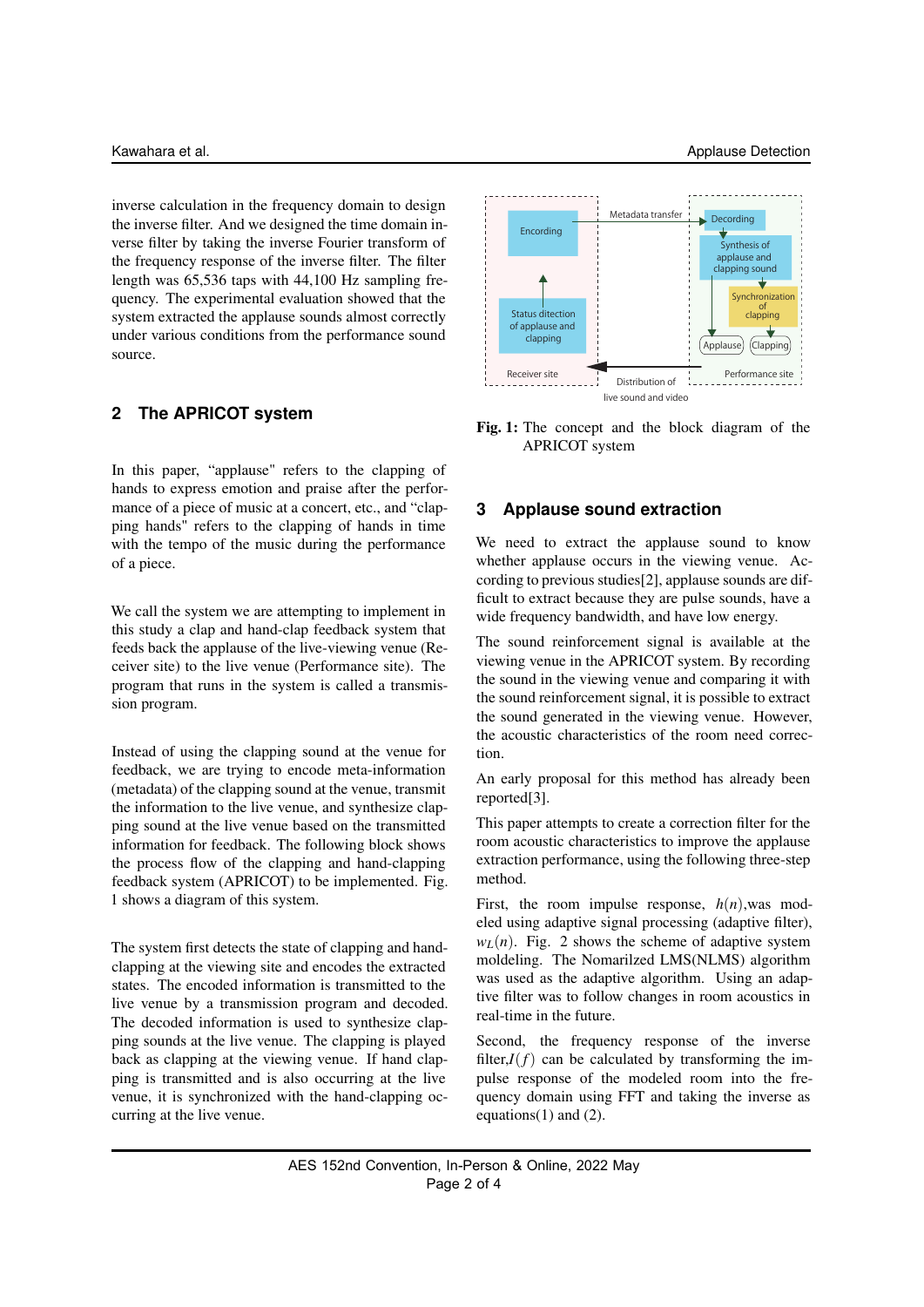

Fig. 2: Adaptive modeling filter scheme to model the unknown room system function



Fig. 3: Applause sound extraction block diagram

$$
W(f) = FFT[w_l(n)] \tag{1}
$$

$$
I(f) = \frac{1}{W(f)}\tag{2}
$$

Third, by transforming the inverse filter characteristics into the time domain using IFFT, the inverse filter (impulse response),  $i(n)$  in the time domain can be obtained as equation (3).

$$
i(n) = IFFT[I(f)] \tag{3}
$$

To extract the applause sound, *e*, a recorded signal, *d*, and the Sound Reinforcement signal, *x*, was used in the block diagram of fig. 3.

#### **4 Example of Appulause Extraction**

The sampling frequency of the system used to extract the clapping sound is 44.100 Hz, and the length of the adaptive filter is 65,536 taps. The parameter  $\alpha$  of the NLMS algorithm was set to 1.

Fig. 4 shows the results of applause sound extraction. From the top, the Sound Reinforcement signal,  $x(t)$ , the Recorded signal in the venue,  $d(t)$ , and the extracted signal, *e*(*t*).



Fig. 4: Extracted applause signal example with Sound Reinforcement signal and rrecorded signal in the Venue.

#### **5 Discussion**

Although only the applause sound was not completely extracted, we can see that the clapping sound is sufficiently emphasized in the time index from 12 to 24 in Fig.4.

For stable applause sound extraction, it is necessary to study how to position microphones for recording room sounds and the characteristics of the microphones.

Also, it is necessary to study the optimum length of the adaptive filter.

#### **6 Summary**

This paper reported an attempt to use an adaptive filter for a clapping sound extraction method for the APRI-COT system. The proposed method successfully emphasized the applause sound.

Further research needs to construct a technique to convert the applause sound into information(metadata) that applause occurs.

#### **Acknowledgments**

This work was supported by JSPS KAKENHI Grant Number JP21K17869.